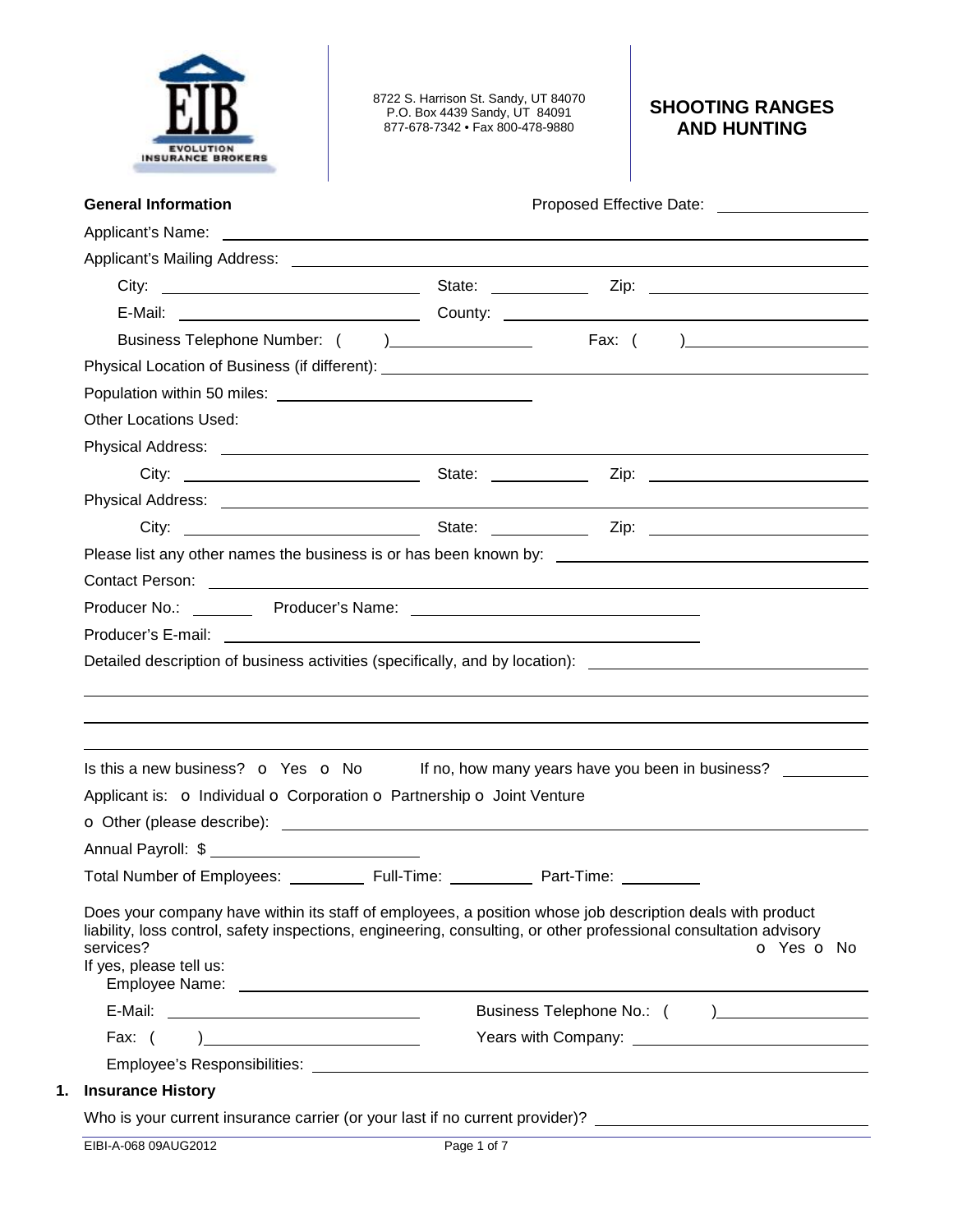Provide name(s) for all insurance companies that have provided Applicant insurance for the last three years:

|                                                                      | Coverage: | Coverage:                                                                                                 | Coverage:  |
|----------------------------------------------------------------------|-----------|-----------------------------------------------------------------------------------------------------------|------------|
| <b>Company Name</b>                                                  |           |                                                                                                           |            |
| <b>Expiration Date</b>                                               |           |                                                                                                           |            |
| <b>Annual Premium</b>                                                | \$        | \$                                                                                                        | \$         |
|                                                                      |           | Has the Applicant or any predecessor or related person or entity ever had a claim?                        | O Yes O No |
| Completed Claims and Loss History form attached (REQUIRED)?          |           |                                                                                                           | O Yes O No |
|                                                                      |           | Has the Applicant, or anyone on the Applicant's behalf, attempted to place this risk in standard markets? |            |
|                                                                      |           |                                                                                                           | o Yes o No |
| If the standard markets are declining placement, please evolain why. |           |                                                                                                           |            |

If the standard markets are declining placement, please explain why:

#### **2. Desired Insurance**

## **Limit of Liability:**

|         | Per Act/Aggregate     | <b>OR</b> | Per Person/Per Act/Aggregate    |
|---------|-----------------------|-----------|---------------------------------|
| O       | \$50,000/\$100,000    | $\circ$   | \$25,000/\$50,000/\$100,000     |
| $\circ$ | \$150,000/\$300,000   | $\circ$   | \$75,000/\$150,000/\$300,000    |
| O       | \$250,000/\$1,000,000 | $\circ$   | \$100,000/\$250,000/\$1,000,000 |
| O       | \$500,000/\$1,000,000 | $\circ$   | \$250,000/\$500,000/\$1,000,000 |
| Ω       | Other:                | $\circ$   | Other:                          |

## **Self Insured Retention (SIR):** o \$1,000 (Minimum) o \$1,500 o \$2,500 o \$5,000 o \$10,000

# **3. Business Activities**

1. Length of season:

2. Do you desire products liability coverage (i.e., sales of products which can be used off your premises; ammunition, fire arms, etc.): **but a contract that is a contract of the C** Yes **o** No

If yes, list all products you now sell, or expect to sell:

| 1. Do you desire completed operations coverage for gunsmithing of shotguns or any other service work you |            |  |
|----------------------------------------------------------------------------------------------------------|------------|--|
| perform?                                                                                                 | o Yes o No |  |

2. Number of skeet and trap fields:

3. Sporting clay fields:

4. Number of stations:

- 5. Of rifle/pistol facilities, number of stations that are:
	- a. Indoor, Shuttered:
	- b. Indoor, Open:
	- c. Outdoor, Shuttered:
	- d. Outdoor, Open:

6. Number of skeet and trap "house guns" that you loan or rent:

7. Number of pistol/rifle "house guns" that you loan or rent: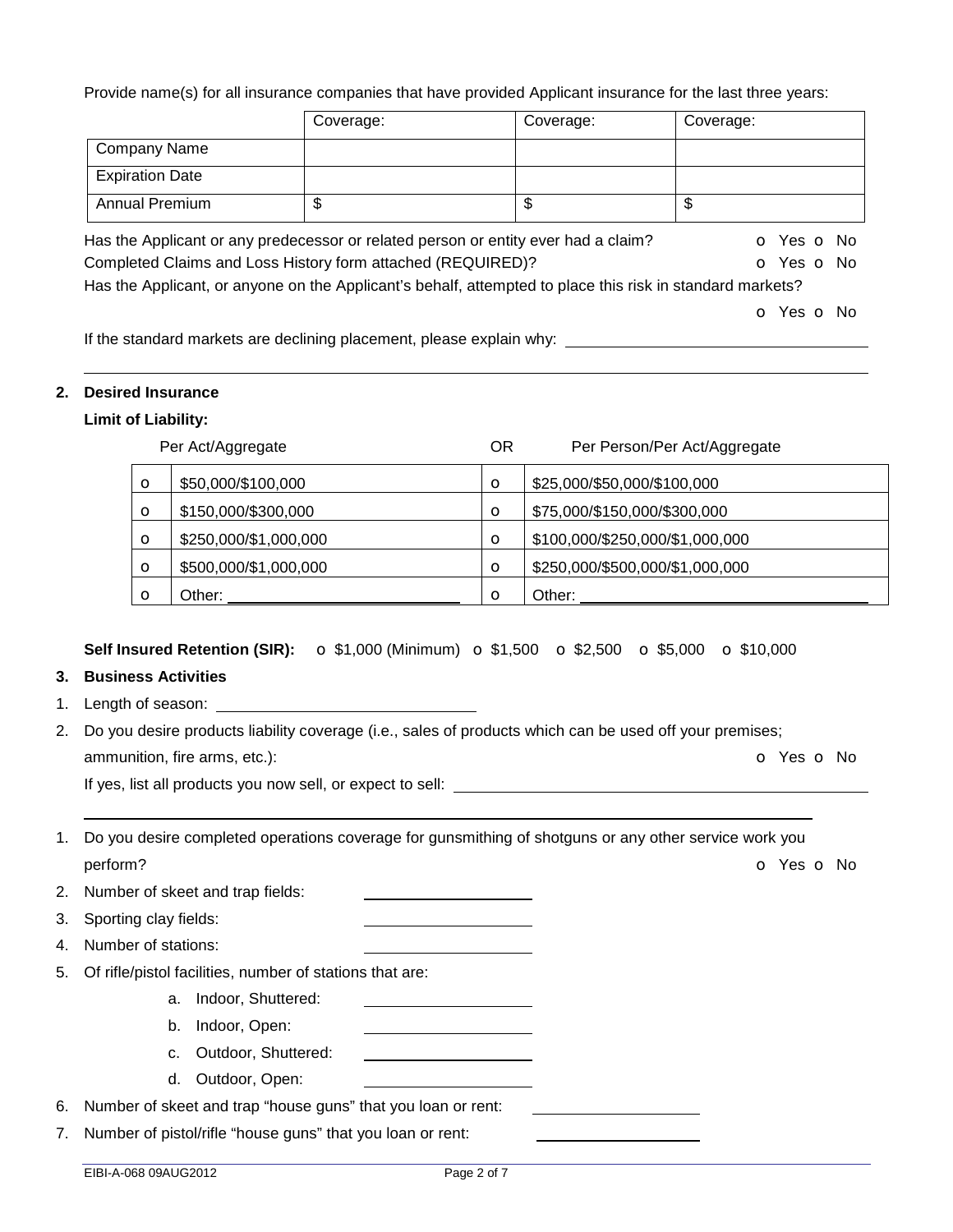| 8. Does your facility meet NRA specifications?                                          | <b>O</b> Yes <b>O</b> No |
|-----------------------------------------------------------------------------------------|--------------------------|
| 9. Does your facility meet all town ordinances and codes for safety, noise and permits? | O Yes O No               |
| 10. Please list all buildings currently existing on your premises:                      |                          |
|                                                                                         |                          |

| 11. Please supply a detailed field layout of your facility. This should include acreage, distance between boundaries,<br>access roads, clubhouse, parking facilities, location of shooting fields, and any other target range activities<br>including distance to impact areas and backstop of impact areas (i.e., wooded hills, sand hills, etc.). A survey<br>map or hand-drawn layout is acceptable. Please use separate sheet of paper for layout. |                                                                                                                   |            |  |  |
|--------------------------------------------------------------------------------------------------------------------------------------------------------------------------------------------------------------------------------------------------------------------------------------------------------------------------------------------------------------------------------------------------------------------------------------------------------|-------------------------------------------------------------------------------------------------------------------|------------|--|--|
| 12. Please enclose aerial photographs or diagrams showing locations of facilities, acreage, lakes, ponds, streams,<br>etc.                                                                                                                                                                                                                                                                                                                             |                                                                                                                   |            |  |  |
| 13. Do you contemplate any structural alterations, demolition, or new field or facility construction?                                                                                                                                                                                                                                                                                                                                                  |                                                                                                                   |            |  |  |
|                                                                                                                                                                                                                                                                                                                                                                                                                                                        |                                                                                                                   |            |  |  |
|                                                                                                                                                                                                                                                                                                                                                                                                                                                        |                                                                                                                   |            |  |  |
|                                                                                                                                                                                                                                                                                                                                                                                                                                                        | 14. Do you have a swimming pool, docks, or water sports facility on the premises?                                 | o Yes o No |  |  |
|                                                                                                                                                                                                                                                                                                                                                                                                                                                        | 15. Do you charge a fee for parking facilities?                                                                   | O Yes O No |  |  |
|                                                                                                                                                                                                                                                                                                                                                                                                                                                        | 16. Do you rent, lease, or loan any equipment or firearms for use off your premises?                              | O Yes O No |  |  |
|                                                                                                                                                                                                                                                                                                                                                                                                                                                        | 17. Do you provide any of the following facilities?                                                               |            |  |  |
|                                                                                                                                                                                                                                                                                                                                                                                                                                                        | a. Vending Machines                                                                                               | O Yes O No |  |  |
|                                                                                                                                                                                                                                                                                                                                                                                                                                                        | b. Restaurant                                                                                                     | O Yes O No |  |  |
|                                                                                                                                                                                                                                                                                                                                                                                                                                                        | c. Snack Bar                                                                                                      | O Yes O No |  |  |
|                                                                                                                                                                                                                                                                                                                                                                                                                                                        | 18. If you have a restaurant or snack bar,                                                                        |            |  |  |
|                                                                                                                                                                                                                                                                                                                                                                                                                                                        | a. Do you franchise/lease this operation to others?                                                               | o Yes o No |  |  |
|                                                                                                                                                                                                                                                                                                                                                                                                                                                        | b. What are the annual receipts? \$                                                                               |            |  |  |
|                                                                                                                                                                                                                                                                                                                                                                                                                                                        | c. Are alcoholic beverages sold?                                                                                  | O Yes O No |  |  |
| 19. Is your property posted?                                                                                                                                                                                                                                                                                                                                                                                                                           |                                                                                                                   | O Yes O No |  |  |
|                                                                                                                                                                                                                                                                                                                                                                                                                                                        | If yes, explain how, in detail, including how often posted signs are checked for vandalism or needed repairs: ___ |            |  |  |

| 20. Number of days open per week?                                                               | Spring | Summer | Fall | Winter |            |
|-------------------------------------------------------------------------------------------------|--------|--------|------|--------|------------|
| 21. Are guides available?                                                                       |        |        |      |        | O Yes O No |
| 22. Are dogs available?                                                                         |        |        |      |        | O Yes O No |
| 23. Total gross income last year, from all operations (including range, hunting, and other): \$ |        |        |      |        |            |

24. Total gross receipts breakdown for range operation (if none, state none):

|                       | <b>YOUR CLUB</b> | <b>PUBLIC</b> | <b>OTHER CLUBS</b><br><b>SCHEDULED</b><br><b>TOURS/EVENTS</b> |
|-----------------------|------------------|---------------|---------------------------------------------------------------|
| Skeet, Trap           | ง                | ٦IJ           | ۰D                                                            |
| <b>Sporting Clays</b> | D                | w             | ۰D                                                            |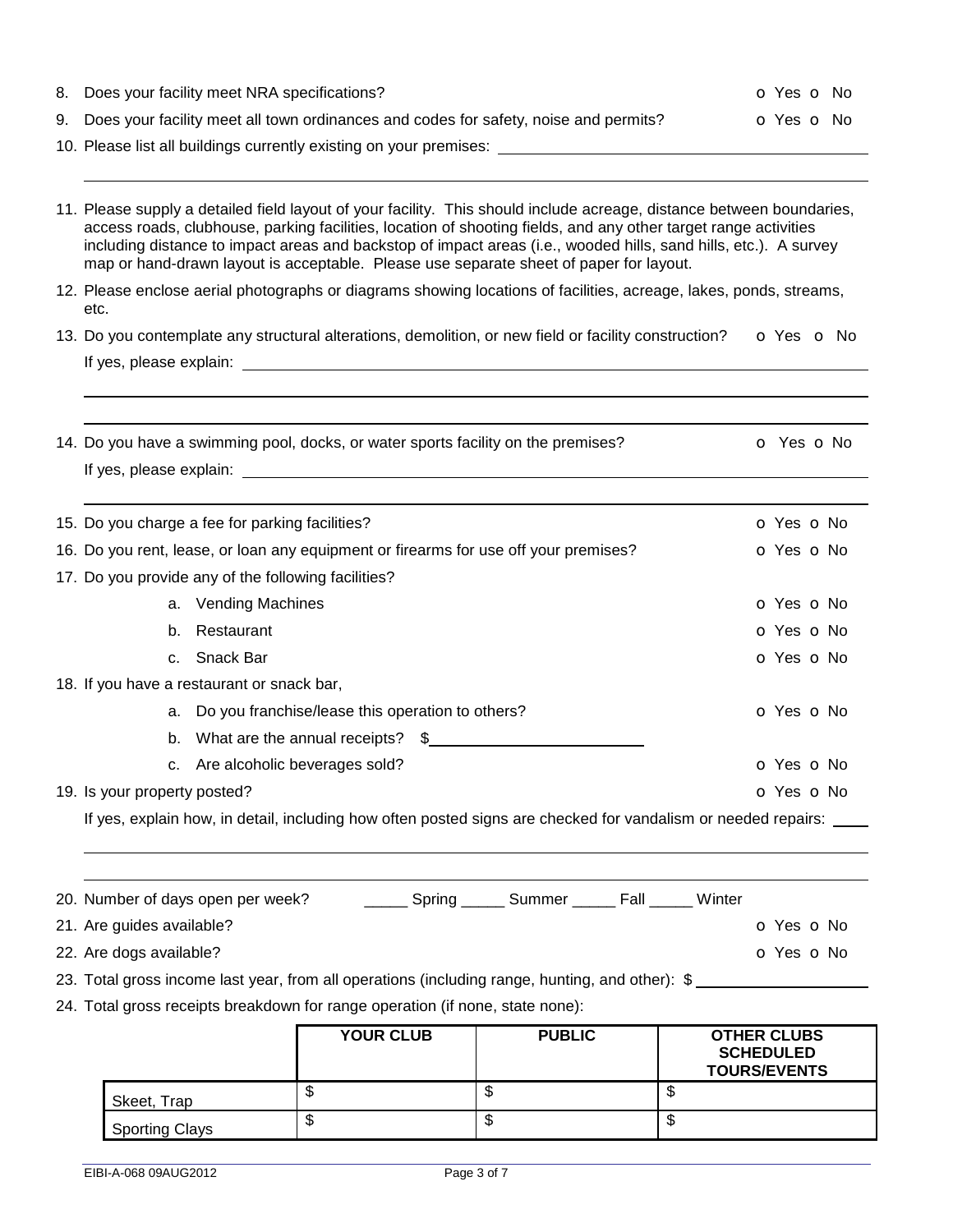|                          | <b>YOUR CLUB</b> | <b>PUBLIC</b> | <b>OTHER CLUBS</b><br><b>SCHEDULED</b><br><b>TOURS/EVENTS</b> |
|--------------------------|------------------|---------------|---------------------------------------------------------------|
| <b>Big Bore Rifle</b>    | \$               | \$            | \$                                                            |
| .22 Caliber Rifle        | \$               | \$            | \$                                                            |
| Pistol                   | \$               | \$            | \$                                                            |
| <b>Pistol Silhouette</b> | \$               | \$            | \$                                                            |
| <b>Black Powder</b>      | \$               | \$            | \$                                                            |
| Archery                  | \$               | \$            | \$                                                            |
| Other (explain):         | \$               | \$            | \$                                                            |
| <b>TOTAL</b>             | \$               | \$            | \$                                                            |

25. Gross receipts breakdown, sales:

| Sale of New/Used Firearms                                                                   | \$ |
|---------------------------------------------------------------------------------------------|----|
| Sales of Factory Ammunition (i.e. by the case<br>or not for Immediate use on your premises) | \$ |
| Sales of Reloading Components (i.e. Shot,<br>Hulls Powder, Primers)                         | \$ |
| MI other Products (i.e. wearing apparel,<br>cleaning equipment, etc.)                       | \$ |
| Gunsmithing or other services                                                               | \$ |
| Other (explain):                                                                            | \$ |
|                                                                                             | \$ |

NOTE: If you sell any powder or primers, reloading equipment (i.e. MEC, Ponsness/Warren, etc.) target throwing machines or parts, coverage can only be considered if you provide a copy of a current Certificate of Insurance from the manufacturer, wholesaler, or distributor.

## 26. Gross receipts breakdown, food services:

| Restaurant       | \$ |
|------------------|----|
| Lounge           | \$ |
| Other (explain): | \$ |
| <b>OTAL</b>      | S  |

## 27. Approximate percent of ammunition sold for:

| <b>USE ON YOUR PREMISES</b> |   | USE OFF OF YOUR PREMISES |               |  |
|-----------------------------|---|--------------------------|---------------|--|
| Factory                     | % | Factory                  | $\frac{0}{c}$ |  |
| Reloads you purchase        | % | Reloads you purchase     | $\frac{0}{c}$ |  |
| Reloads you load            | % | Reloads you load         | $\frac{0}{c}$ |  |

28. Are range pistols and rifles chained or affixed to stations? **Decay of the COV** of Yes **o** No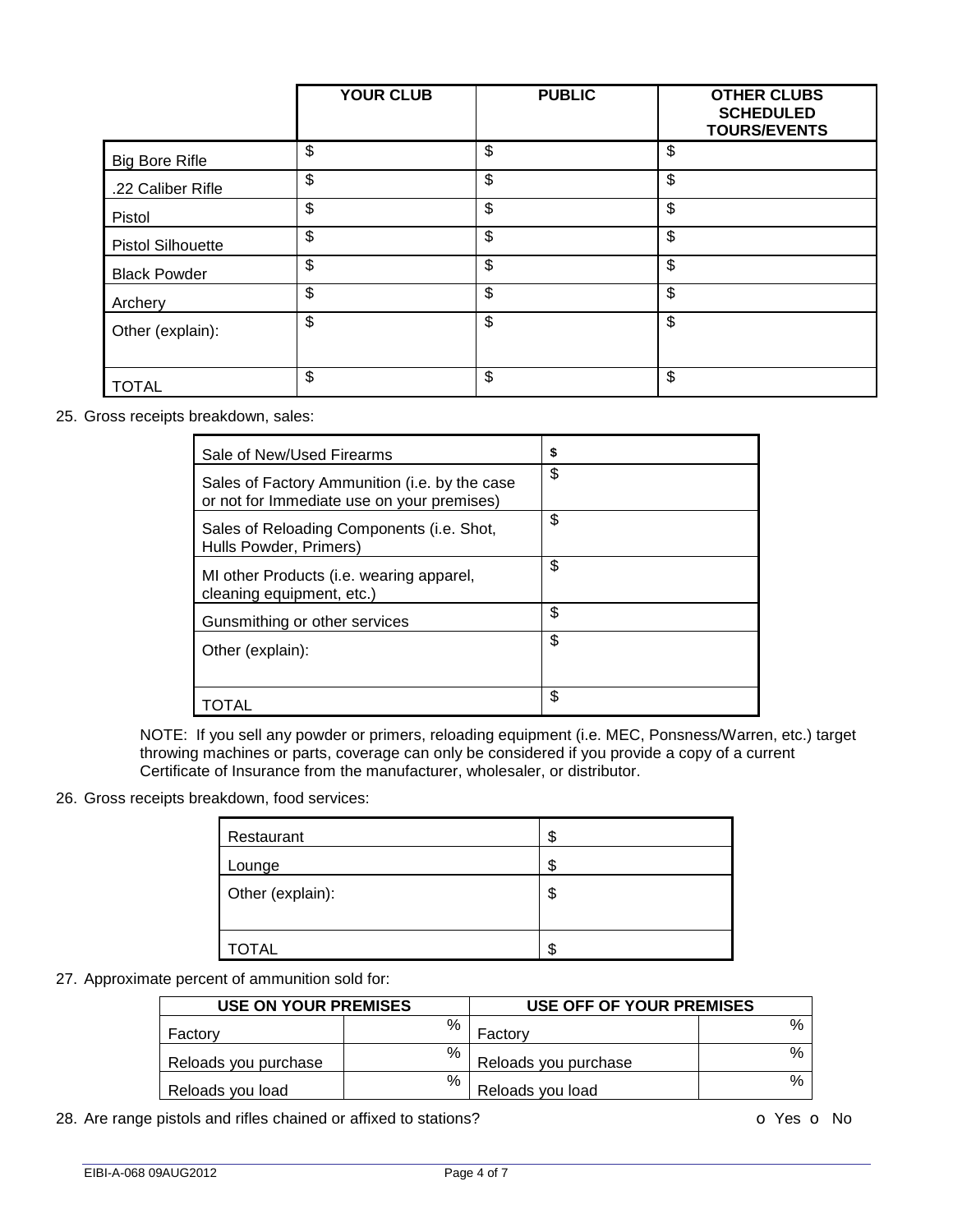- 29. Do you have a designated "Range Safety Officer" making rounds while the range is open?  $\bullet$  Yes  $\bullet$  No
- 30. Describe or list all safety rules, requirements or procedures at your flanges (i.e. number of certified instructors, posted range rules, hearing and eye protection requirements, etc.)

|  | 31. What supervision and/or controls are in place? How do these controls reduce risk and promote safety? __ |  |
|--|-------------------------------------------------------------------------------------------------------------|--|
|  |                                                                                                             |  |

32. How are new shooters supervised? At Skeet and Trap Fields: \_\_\_\_\_\_\_\_\_\_ At Rifle/Pistol Stations: <u>Community of Aten Stations</u>

33. Do you enforce any age restrictions for participation in any activity?  $\bullet$  Yes  $\bullet$  No If yes, please explain:

34. Do any hotels, resorts, schools, clubs or any other organization, sponsor any public shooting?  $\bullet$  Yes  $\bullet$  No If yes, please indicate type of organization and their percent of public shooting:

35. Total gross income last year, hunting operations: \$

36. Breakdown of total gross receipts last year (if none, state "none")

|                  | <b>YOUR CLUB</b> | <b>PUBLIC</b> | <b>OTHER CLUBS</b><br><b>SCHEDULED</b><br><b>TOURS/EVENTS</b> |
|------------------|------------------|---------------|---------------------------------------------------------------|
| Pheasants        | \$               | \$            | \$                                                            |
| Quail            | \$               | \$            | \$                                                            |
| Chucker          | \$               | \$            | \$                                                            |
| <b>Ducks</b>     | \$               | \$            | \$                                                            |
| Goose            | Φ                | \$            | \$                                                            |
| Other (explain): | \$               | \$            | \$                                                            |
| <b>TOTAL</b>     |                  |               | œ                                                             |

37. Number of birds harvested

 

|           | <b>YOUR CLUB</b> | <b>PUBLIC</b> | <b>COST PER BIRD -</b><br><b>YOUR CLUB</b> | <b>COST PER BIRD -</b><br><b>PUBLIC</b> |
|-----------|------------------|---------------|--------------------------------------------|-----------------------------------------|
| Pheasants |                  |               |                                            |                                         |
| Quail     |                  |               |                                            |                                         |
| Chucker   |                  |               |                                            |                                         |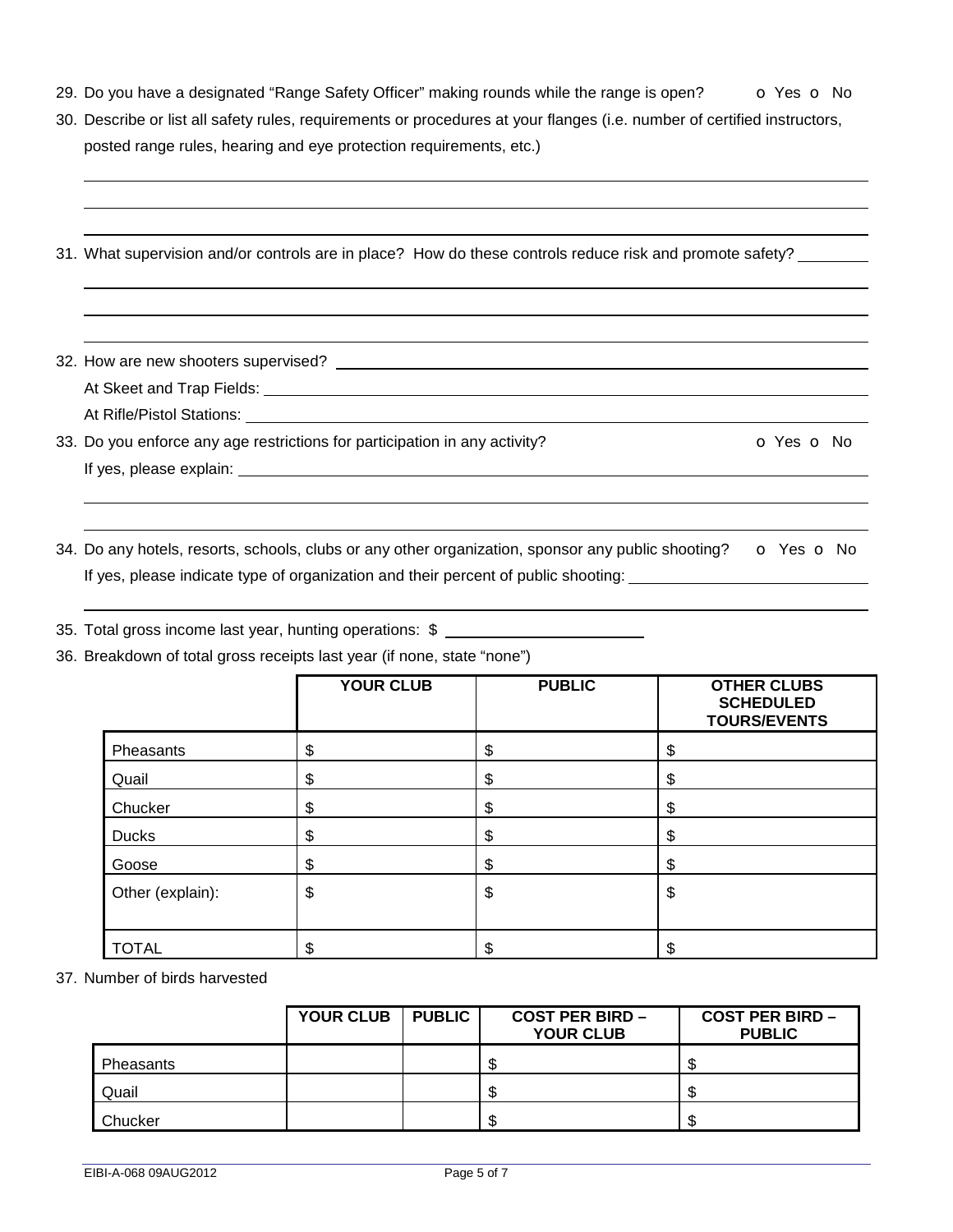|                  | <b>YOUR CLUB</b> | <b>PUBLIC</b> | <b>COST PER BIRD -</b><br><b>YOUR CLUB</b> | <b>COST PER BIRD -</b><br><b>PUBLIC</b> |
|------------------|------------------|---------------|--------------------------------------------|-----------------------------------------|
| <b>Ducks</b>     |                  |               | S                                          | ъD                                      |
| Goose            |                  |               | S                                          |                                         |
| Other (explain): |                  |               | \$                                         | \$                                      |
| <b>TOTAL</b>     |                  |               | S                                          |                                         |

38. Total gross income for last year's operations:

|                                                 | <b>YOUR CLUB</b> | <b>PUBLIC</b> | <b>OTHER CLUBS</b><br><b>SCHEDULED</b><br><b>TOURS/EVENTS</b> |
|-------------------------------------------------|------------------|---------------|---------------------------------------------------------------|
| Dog Training                                    | \$               | \$            | \$                                                            |
| Dog Boarding<br>(please list number of kennels: | \$               | \$            | \$                                                            |
| Dog sales                                       | \$               | \$            | \$                                                            |
| Horse rental<br>(please list number of horses:  | \$               | \$            | \$                                                            |
| Guides                                          | \$               | \$            | \$                                                            |
| <b>Overnight Guests</b>                         |                  |               |                                                               |
| Other (explain):                                | \$               | \$            | \$                                                            |
| <b>TOTAL</b>                                    | \$               | \$            | \$                                                            |

#### **REPRESENTATIONS AND WARRANTIES**

The "Applicant" is the party to be named as the "Insured" in any insuring contract if issued. By signing this Application, the Applicant for insurance hereby represents and warrants that the information provided in the Application, together with all supplemental information and documents provided in conjunction with the Application, is true, correct, inclusive of all relevant and material information necessary for the Insurer to accurately and completely assess the Application, and is not misleading in any way. The Applicant further represents that the Applicant understands and agrees as follows: (i) the Insurer can and will rely upon the Application and supplemental information provided by the Applicant, and any other relevant information, to assess the Applicant's request for insurance coverage and to quote and potentially bind, price, and provide coverage; (ii) the Application and all supplemental information and documents provided in conjunction with the Application are warranties that will become a part of any coverage contract that may be issued; (iii) the submission of an Application or the payment of any premium does not obligate the Insurer to quote, bind, or provide insurance coverage; and (iv) in the event the Applicant has or does provide any false, misleading, or incomplete information in conjunction with the Application, any coverage provided will be deemed void from initial issuance.

The Applicant hereby authorizes the Insurer and its agents to gather any additional information the Insurer deems necessary to process the Application for quoting, binding, pricing, and providing insurance coverage including, but not limited to, gathering information from federal, state, and industry regulatory authorities, insurers, creditors, customers, financial institutions, and credit rating agencies. The Insurer has no obligation to gather any information nor verify any information received from the Applicant or any other person or entity. The Applicant expressly authorizes the release of information regarding the Applicant's losses, financial information, or any regulatory compliance issues to this Insurer in conjunction with consideration of the Application.

The Applicant further represents that the Applicant understands and agrees the Insurer may: (i) present a quote with a Sublimit of liability for certain exposures, (ii) quote certain coverages with certain activities, events, services, or waivers excluded from the quote, and (iii) offer several optional quotes for consideration by the Applicant for insurance coverage. In the event coverage is offered, such coverage will not become effective until the Insurer's accounting office receives the required premium payment.